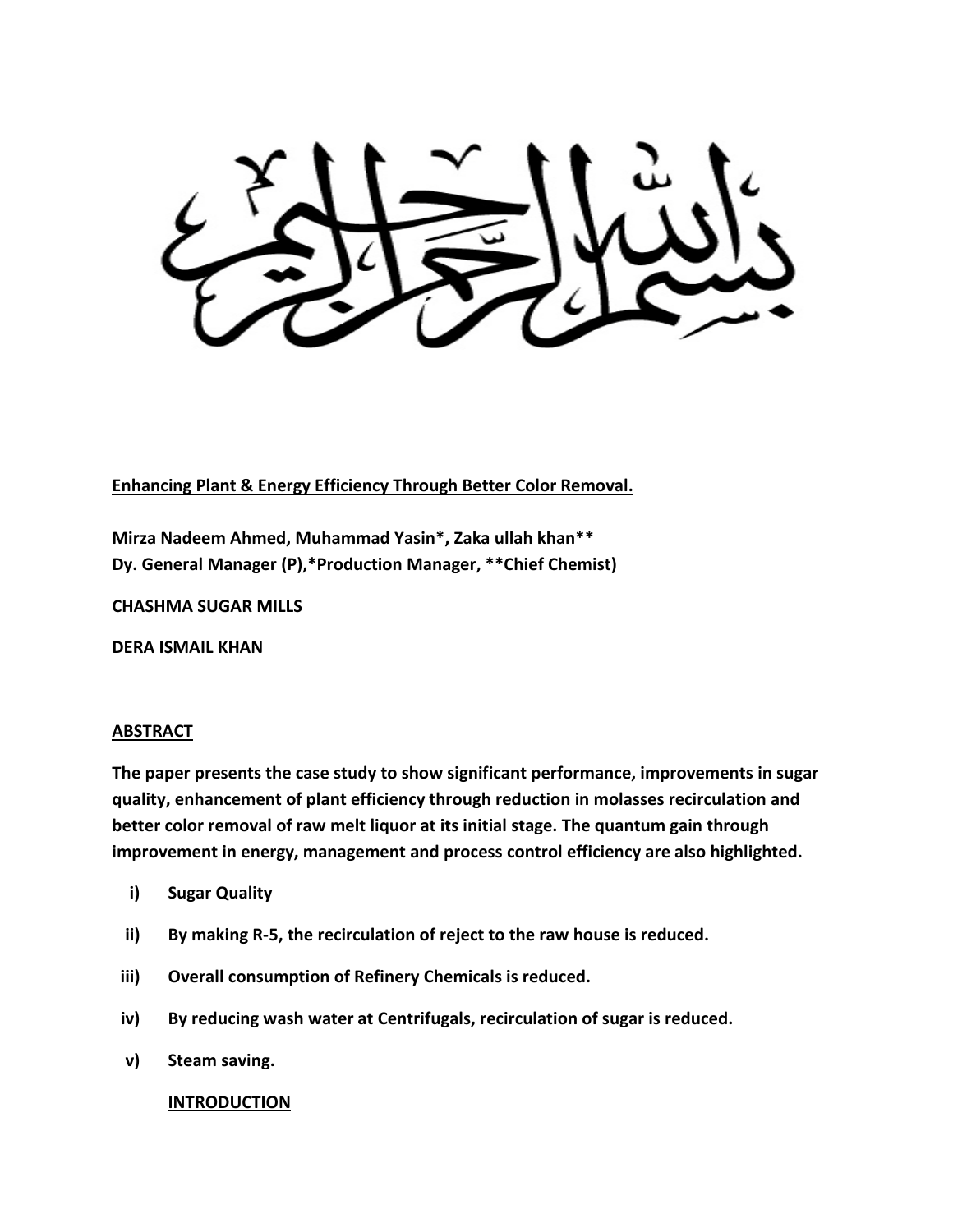Chashma Sugar Mills was commissioned in 1990 by HMC. The plant capacity was 3000 TCD. By continuous efforts of the team under the guidance of Engr. Abdul Qadir khan (Technical Director) the plant capacity is now 12000 TCD.

The enhancement of profit margin through production of high quality sugar with maximum process efficiency and minimum energy consumption was the prime objective during the BMR of the plant.

## **MATERIAL AND METHOD.**

## i) **Sugar Quality.**

Chashma Sugar mills -1 is situated in Low purity sugar cane area where we are facing different types of coloring matters in raw juice. HL Conti -12 DC Centrifugal machines are installed for massecuite curing. Due to low RPM i. e 1600 (Recommended by Supplier M/S HMC) and low opening area of baskets (0.42 % instead of recommended opening area 1.24 %) we were facing high color value of melt liquor i-e, 900 to 1100 IU. Phosphetation process used for color removal. Different types of decolorisers were used to improve sugar quality. The results of White refine sugar of some past years are mentioned in table-1.

| <b>Year of</b><br>Prod. | Melt Liq. IU | <b>Polished Liq.</b><br>IU | <b>Refine Strikes</b> | <b>White Refine</b><br><b>Sugar IU</b> |
|-------------------------|--------------|----------------------------|-----------------------|----------------------------------------|
| 2010-11                 | 900-1100     | 500-600                    | R1, R2, R3            | 140,170,210                            |
| 2011-12                 | 900-1050     | 500-550                    | R1, R2, R3            | 132,160,202                            |

## **Table-1**

Honorable technologists are well aware of the value of good quality sugar and its effect on plant efficiency.

There are different ways adopted by sugar technologists to improve sugar quality. As mentioned above, we have continuous centrifugal machines of low RPM and low opening area for high grade masscuite curing. It was difficult for us to achieve raw melt liquor above 97.5 purity and below 900 IU without increasing washing water which causes Extra load of molasses and over wash of A-sugar. We were worried to solve this issue without replacement of these continuous centrifugals. In season 2012-13 we started High Performance Adsorbent Decolorizer FRS W-2 on trial basis. The results were amazing, so in season 2013-14 it was used in all three sugar mills of the group. Table -2 clearly shows the improvement in strike rate as well as in IU value of white refine sugar. (Exhibit # 1a, 1b)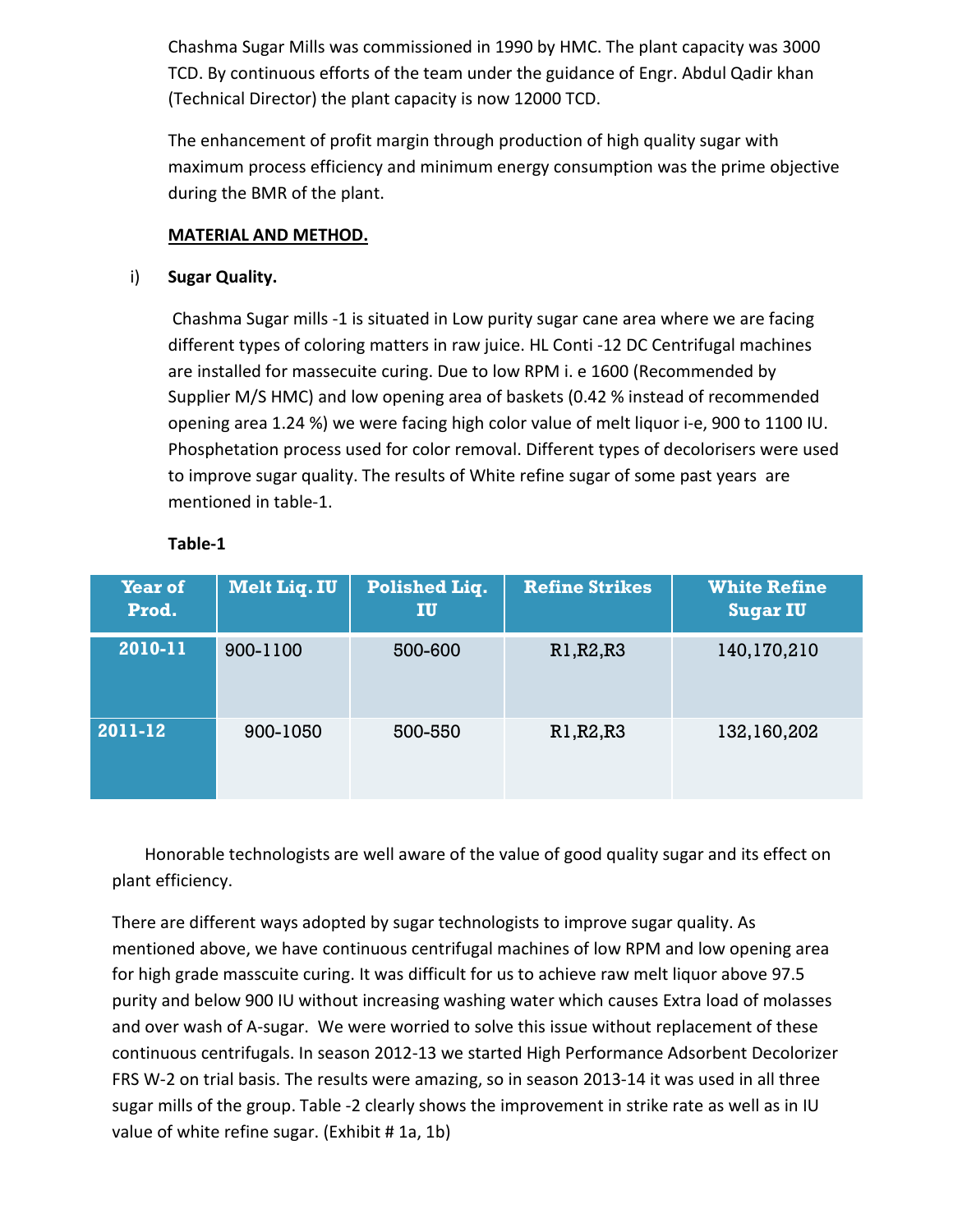# **Table-2**

| <b>Year of</b><br>Prod. | Melt Liq.<br>IU | <b>Melt Liq.</b><br>+ FRSW2<br>IU | <b>Polished</b><br>Liq. IU | <b>Refine Strikes</b> | <b>White Refine</b><br><b>Sugar IU</b> |
|-------------------------|-----------------|-----------------------------------|----------------------------|-----------------------|----------------------------------------|
| 2012-13<br>(Trial)      | 900-1050        | 700-900                           | 450-500                    | R1, R2, R3            | 92,142,188                             |
| 2013-14                 | 900-1050        | 650-750                           | 220-320                    | R1, R2, R3, R4, R5    | 49,65,90,120,<br>150                   |

ii) **By making R-5, the recirculation of reject run off to the raw house is reduced.**

Data:

| White Refine sugar Production $=$     |                                   | 1000 T/D            |                                    |  |
|---------------------------------------|-----------------------------------|---------------------|------------------------------------|--|
| Case -1 (Without addition of FRS W-2) |                                   |                     | (Exhibit #2a)                      |  |
| Average crushing rate for one month=  |                                   | 10564 TCD           |                                    |  |
| Quantity of rejected run off          | $=$ $-$                           |                     | 172 T/D (Up to season 2012-13. R1, |  |
|                                       | R <sub>2</sub> , R <sub>3</sub> ) |                     |                                    |  |
| Case -2 (After addition of FRS W-2)   |                                   | (Exhibit # 2b)      |                                    |  |
| Average crushing rate for one month=  |                                   | 11073 TCD           |                                    |  |
| Quantity of rejected run off          | $=$ $\sim$                        |                     | 87 T/D (In season 2013-14,         |  |
|                                       |                                   | R1, R2, R3, R4, R5) |                                    |  |
| Difference in Rejected Run off        |                                   | $=$                 | 85 T/D                             |  |
| A Massecuite produced                 |                                   | $=$                 | 70.84 T/D                          |  |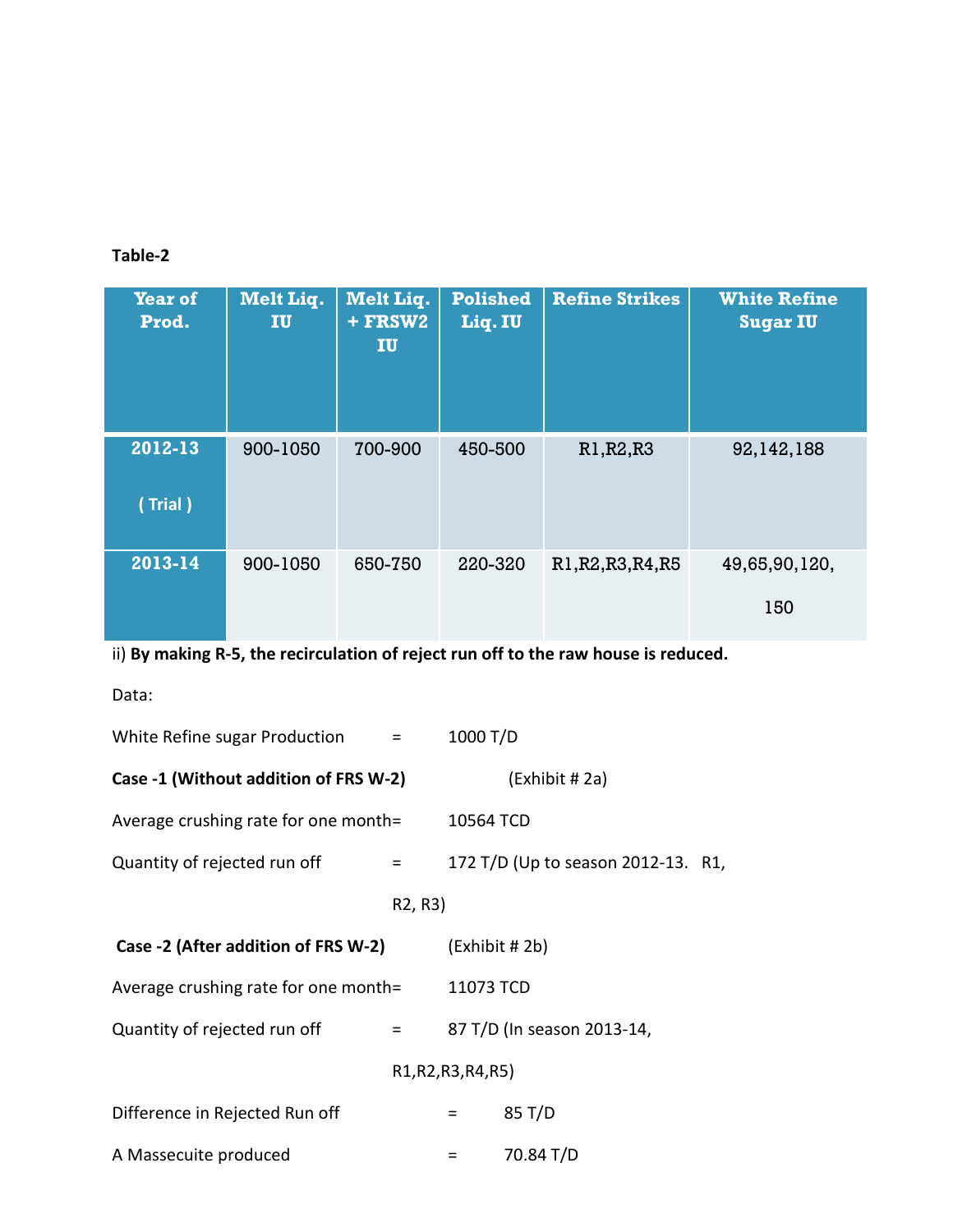| Curing time required $@$ 14 T/h                            |                                                       | 5.0 hrs<br>$\equiv$ 1000 $\pm$   |
|------------------------------------------------------------|-------------------------------------------------------|----------------------------------|
| Curing machine motor power                                 | $=$                                                   | <b>90 Kw</b>                     |
| Saving in KW for 5 hrs                                     | $=$ $-$                                               | 450 KW/Day                       |
|                                                            | =                                                     | 45000 KW/Season of 100           |
|                                                            |                                                       | days                             |
| Saving of Steam @ 11Kg/KW                                  | $\mathcal{L}_{\text{max}} = \mathcal{L}_{\text{max}}$ | 495 T/Season                     |
| Saving of Bagasse @ 1.9                                    |                                                       | 260 T/Season<br><b>E</b> and the |
| iii) Overall consumption of Refinery Chemicals is reduced. |                                                       |                                  |
| Data:                                                      |                                                       |                                  |
| White Refine Sugar Production =                            |                                                       | 1000 T/D                         |
| Case -1 (Without addition of FRS W-2)                      |                                                       |                                  |
| I) Decolorizer                                             |                                                       |                                  |
| <b>Quantity of Decolorizer</b>                             | $=$ 100 $\pm$                                         | 400 Kg / Day                     |
| @ 400 PPM Rs:                                              | $\equiv 1.000$                                        | $1,80,000$ /=                    |
| II) Phosphoric Acid                                        |                                                       |                                  |
| Quantity of Phosphoric Acid $=$                            |                                                       | 420 Kg / Day                     |
| @ 420 PPM Rs:                                              | Ξ                                                     | $50,400$ /=                      |
| Total Rs:                                                  | $=$                                                   | $180000 + 50400 = 230400$ /=     |
| For season of 100 days Rs: $=$                             |                                                       | $2,30,40,000$ / =                |
| Case -2 (After Addition of FRS W-2)                        |                                                       |                                  |
| I) Decolorizer                                             |                                                       |                                  |
| <b>Quantity of Decolorizer</b>                             | $=$ $\sim$                                            | 220 Kg / Day                     |
| @ 220 PPM<br>Rs:                                           | =                                                     | $99,000$ /=                      |
| II) FRS W-2                                                |                                                       |                                  |
| Quantity of FRS W-2                                        | =                                                     | 180 Kg / Day                     |
| @ 180 PPM Rs:                                              | $=$                                                   | $72,000$ /=                      |
| III) Phosphoric Acid                                       |                                                       |                                  |
| Quantity of Phosphoric Acid                                | $=$                                                   | 300 Kg / Day                     |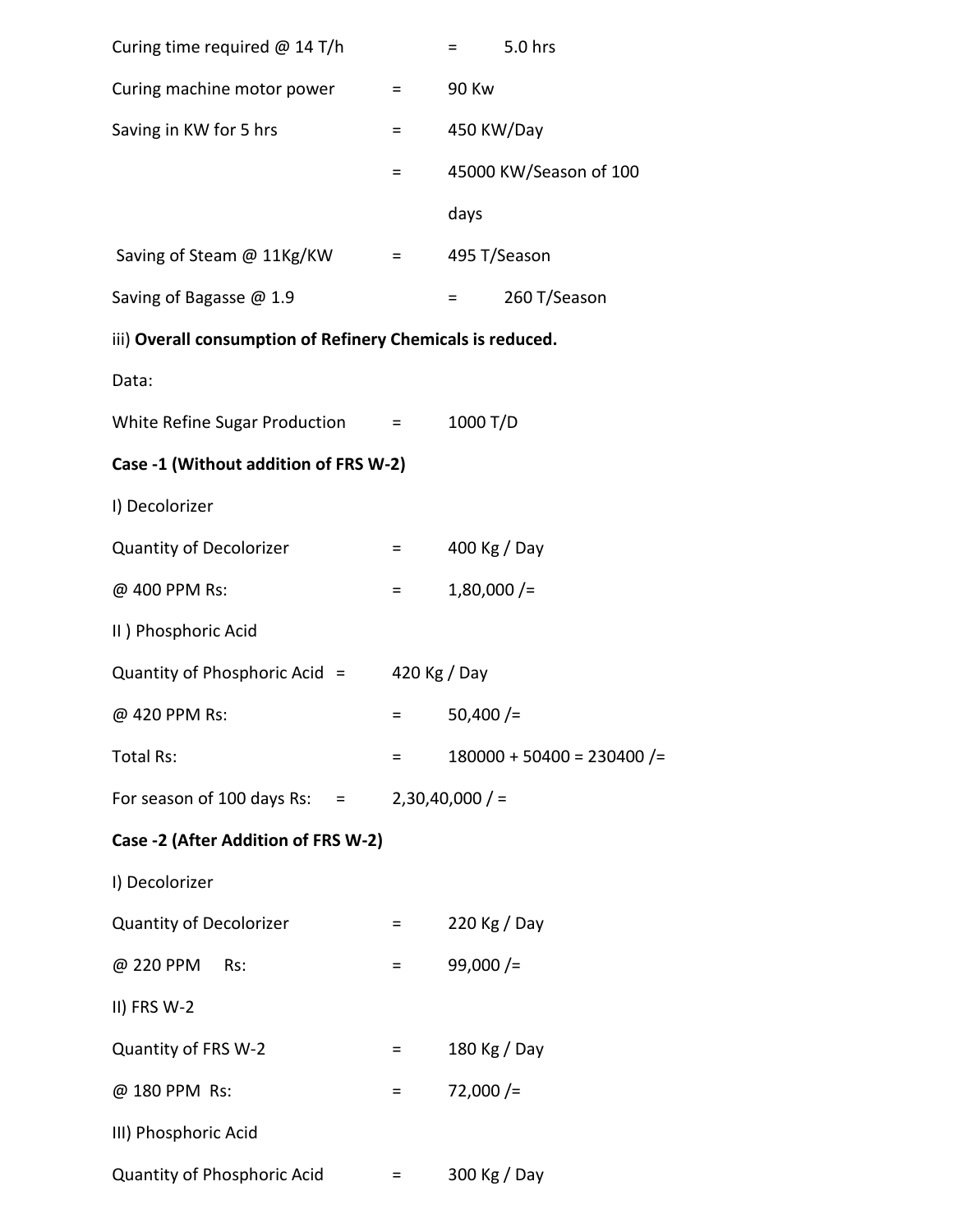| @ 300 PPM Rs:              |                   | $36,000$ /=                           |
|----------------------------|-------------------|---------------------------------------|
| Total Rs:                  |                   | $99000 + 72000 + 36000 = 207000$ /=   |
| For season of 100 days Rs: | $\equiv$ $\equiv$ | $2,07,00,000$ /=                      |
| Net Saving for season Rs:  | =                 | $2,30,40,000-2,07,00,000=23,40,000/=$ |

# iv) **By reducing wash water at centrifugals, recirculation of sugar is reduced.**

It is very clear for every one that maximum sugar collection from A-massecuite is based on minimum purity of A-molasses. High molasses purity will decrease the quantity of A- sugar. In addition of many other factors, quantity of wash water is also one of the major factor which effect on A-molasses purity as well as quantity and quality of A-sugar. A-sugar quantity is inversely proportional of A-molasses purity. Quantity of wash water depends on A-sugar purity/IU value. Less wash water at A-centrifugal will decrease A-sugar quality. The different observations are mentioned in Table - 3.

## Table - 3

## Case -1

| <b>Description</b> | <b>Brix</b> | Pol                                                | Pty   | <b>Wash water %</b> |  |  |  |
|--------------------|-------------|----------------------------------------------------|-------|---------------------|--|--|--|
| A-molasses         | 84          | 57.20                                              | 68.09 | 7.48 %              |  |  |  |
| A-Sugar            |             | $= 41$ % (Color value of Raw Melt liquor = 800 IU) |       |                     |  |  |  |

 $A-Molasses = 59\%$ 

```
Case -2
```

| <b>Description</b> | <b>Brix</b> | Pol                                                  | Pty   | <b>Wash water %</b> |  |  |
|--------------------|-------------|------------------------------------------------------|-------|---------------------|--|--|
| A-molasses         | 86          | 57.20                                                | 66.51 | 5.57%               |  |  |
| A-Sugar            |             | $= 43.5$ % (Color value of Raw Melt liquor = 900 IU) |       |                     |  |  |

 $A-Molasses = 57.5 %$ 

Case -3

| <b>Description</b> | <b>Brix</b> | Ptv | $ $ Wash water $\%$ |
|--------------------|-------------|-----|---------------------|
|                    |             |     |                     |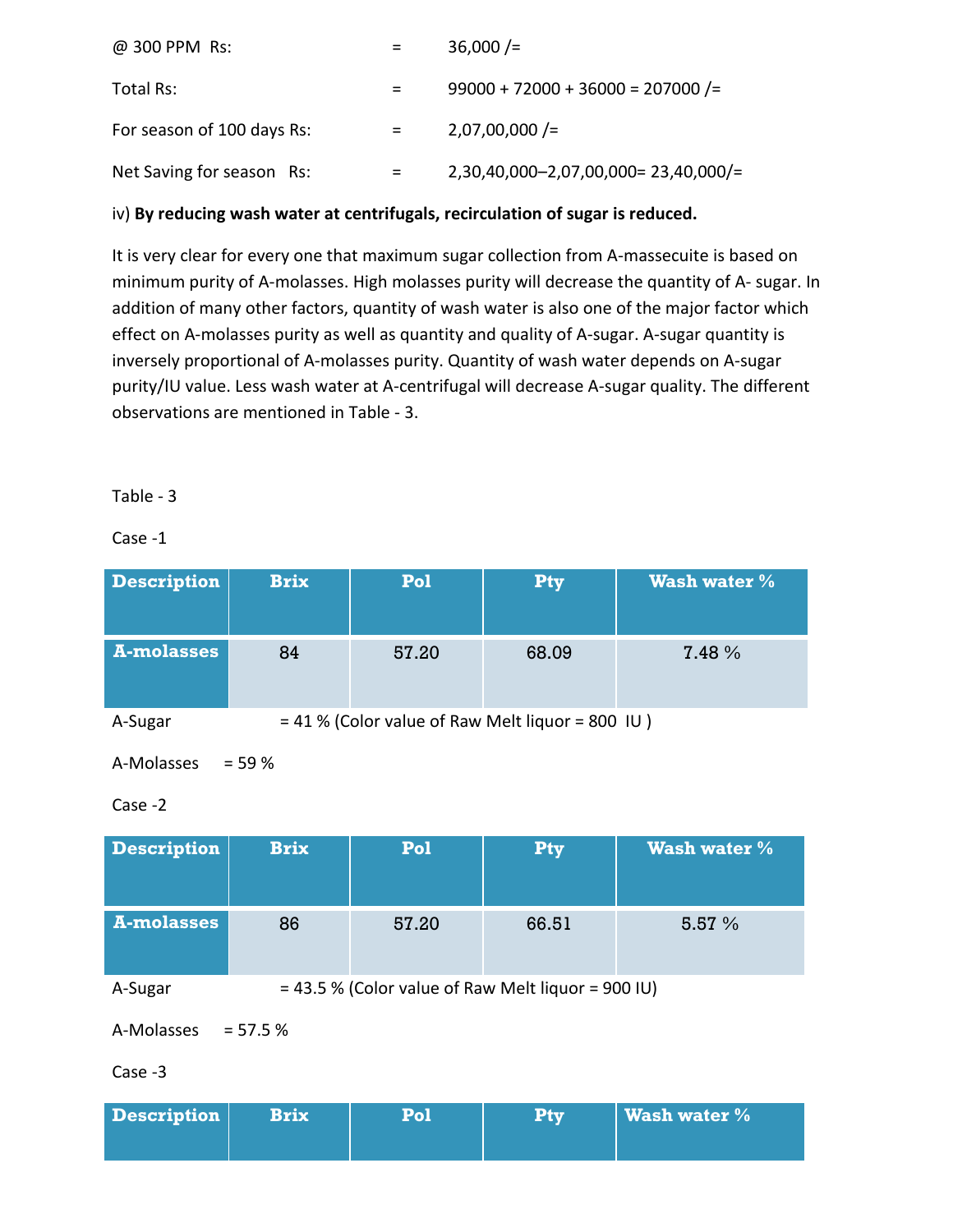| <b>A-molasses</b> | 88 | 57.20 | 65.00                                               | 3.89% |
|-------------------|----|-------|-----------------------------------------------------|-------|
| A-Sugar           |    |       | $=$ 46 % (Color value of Raw Melt liquor = 1000 IU) |       |

A-Molasses  $= 54 \%$ 

Case -3 was an ideal situation at minimum quantity of wash water we got maximum quantity of A-Sugar. Now high color value of A-sugar is a single bottle neck in this case. This problem was solved by High Performance Adsorbent FRS W-2 and we successfully achieved the results mentioned in case-3 at 600 - 700 IU value of raw melt liquor. (Exhibit # 3)

# **V) Steam Economy.**

| Case #1                         |          |             |                             |
|---------------------------------|----------|-------------|-----------------------------|
| A Molasses Brix                 |          | $=$         | 84°                         |
| A Molasses Purity               |          | $=$         | 68 %                        |
| Wash water % on Massecuite      | Ξ.       | 7.48 %      |                             |
| Quantity of A molasses          |          | Ξ.          | 59 % on A Massecuite        |
| Steam Required for B Massecuite |          | $=$         | 12.57 T/h                   |
| Case # II                       |          |             |                             |
| A Molasses Brix                 |          | $=$         | $88^\circ$                  |
| A Molasses Purity               | $\equiv$ | 65 %        |                             |
| Wash water % on Massecuite=     | 3.68%    |             |                             |
| Quantity of A molasses          | Ξ        |             | 52 % on A Massecuite        |
| Steam Required for B Massecuite | $=$      | 11.55 $T/h$ |                             |
| Difference                      | $=$      | $1.02$ T/h  |                             |
|                                 | $=$      |             | 2448 T / Season of 100 days |
| Bagasse saving                  |          | =           | 1288.42 T / season          |
|                                 |          |             |                             |

(Exhibit list # 4)

## **RESULT AND DISCUSSION.**

- i) Improvement in sugar quality and strike rate from R3 to R5 achieved only due to minimize the IU value of polished liquor from 550 to 230.
- ii) The reject run off quantity of R3 was comparatively higher than that of R5. By reducing the quantity of reject run off, we improved crushing rate.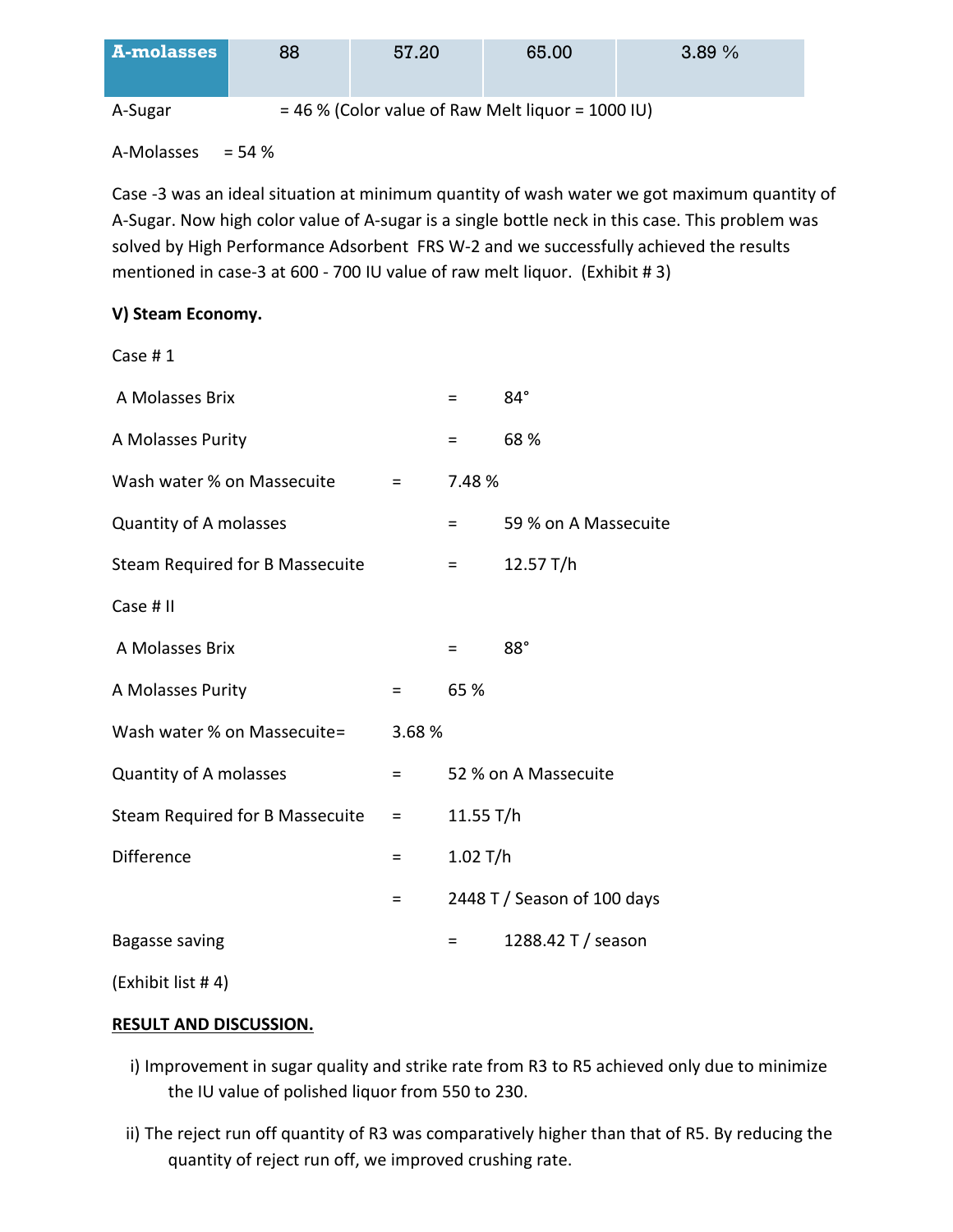- iii) About 25% quantity of phosphoric acid was reduced due to the acidic nature of FRS W2 on same dosing rate of decolorizer.
- iv) There was no need to use extra wash water at A centrifugals to improve the quality of raw melt liquor. We achieved good quality of raw melt liquor by the addition of high adsorbent value FRS W2 on comparatively less quantity of wash water.
- v) With out addition of extra equipment in process house we gained steam saving at different stages.

#### **CONCLUSION**

By using High Performance Adsorbent Decolorizer, FRS W 2,

we achieved:

- Saving of Chemicals
- Enhancement of crushing rate
- Steam saving

Improvement in sugar quality

#### **ACKNOWLEDGEMENT**

The authors wish to acknowledge the guidance of General Manager Engr. Shahid Suleman who from time to time provoked the ideas for proper usage of said chemical and remarkable results was achieved. Authors also pay thanks to Mr. Shuja-udin, DGM ( Tech) for his co-operation and Mr. Javed Akhtar Sr. D.C.C who provided all types of data used in this paper from Sugar mills and Quality control lab. We are also thankful to Mr. Raja Khaliq Hussain for his continuous guidance.

| Sr.#           | Polish liqour IU | Strike R1 IU | Strike R <sub>2</sub> IU | <b>Strike R3 IU</b> |
|----------------|------------------|--------------|--------------------------|---------------------|
|                | 498              | 99           | 143                      | 198                 |
| $\overline{a}$ | 505              | 98           | 149                      | 191                 |
| 3              | 475              | 94           | 146                      | 195                 |
| $\overline{4}$ | 481              | 99           | 151                      | 193                 |
| 5              | 475              | 92           | 148                      | 194                 |
| 6              | 448              | 87           | 138                      | 198                 |
| 7              | 453              | 88           | 133                      | 190                 |
| 8              | 484              | 87           | 136                      | 192                 |
| 9              | 466              | 93           | 142                      | 198                 |
| 10             | 441              | 92           | 137                      | 187                 |
| 11             | 457              | 89           | 138                      | 189                 |
| 12             | 452              | 88           | 146                      | 182                 |
|                |                  |              |                          |                     |

# SEASON 2012-13 (Exhibit # 1a)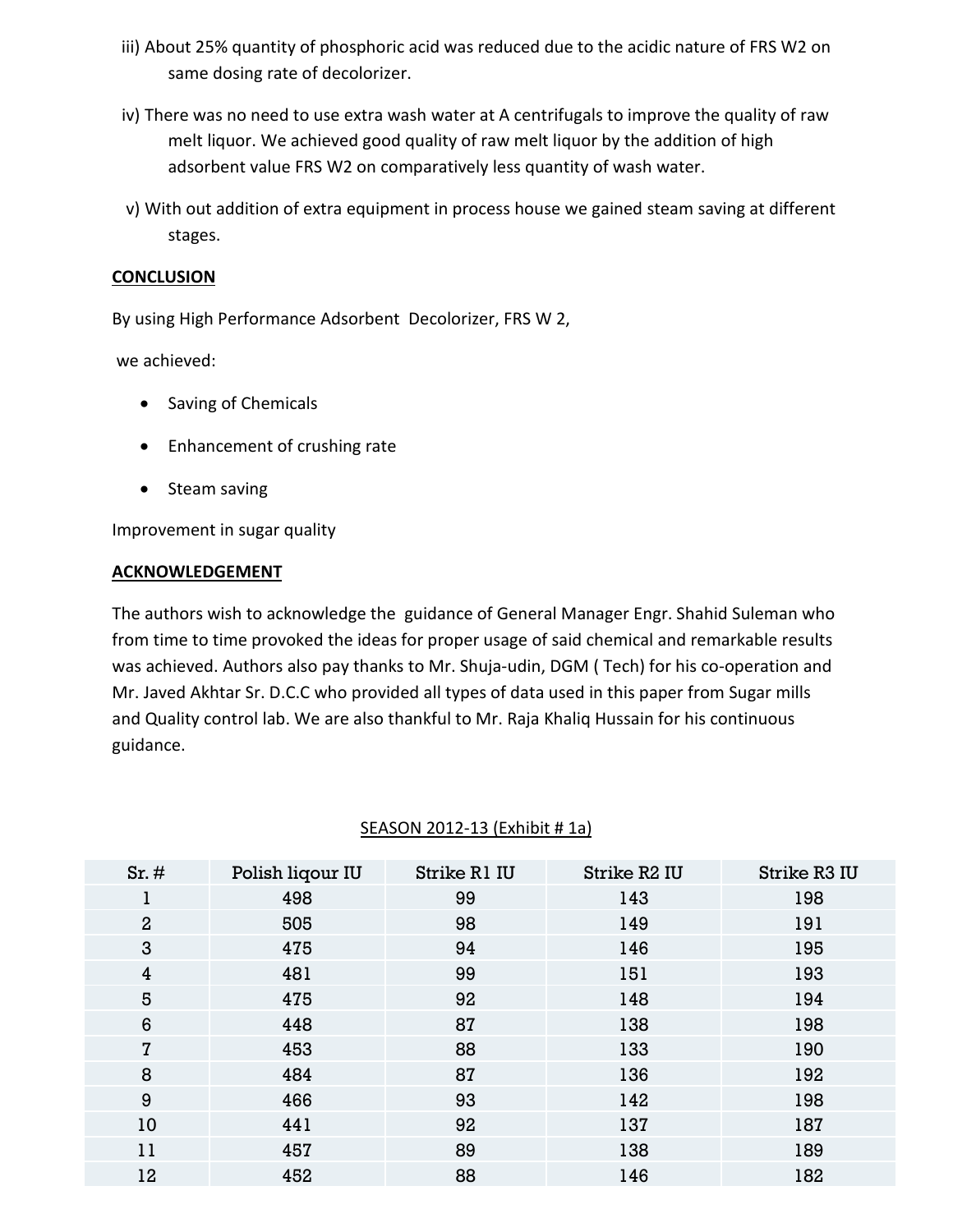| 13   | 468    | 94    | 143    | 186    |
|------|--------|-------|--------|--------|
| 14   | 441    | 95    | 150    | 188    |
| 15   | 477    | 87    | 144    | 178    |
| 16   | 462    | 85    | 142    | 188    |
| 17   | 451    | 94    | 149    | 187    |
| 18   | 438    | 94    | 152    | 194    |
| 19   | 469    | 88    | 140    | 194    |
| 20   | 473    | 92    | 139    | 179    |
| 21   | 470    | 93    | 132    | 175    |
| 22   | 462    | 91    | 135    | 181    |
| 23   | 468    | 95    | 139    | 189    |
| 24   | 455    | 94    | 142    | 185    |
| 25   | 458    | 97    | 145    | 182    |
| 26   | 453    | 95    | 143    | 187    |
| 27   | 485    | 94    | 139    | 184    |
| 28   | 478    | 88    | 138    | 188    |
| 29   | 465    | 87    | 141    | 188    |
| 30   | 468    | 91    | 140    | 194    |
| Avg. | 465.87 | 92.00 | 142.00 | 188.47 |

|                | SEASON 2013-14 $(Exhibit # 1b)$ |              |              |              |              |                     |  |  |  |  |  |  |
|----------------|---------------------------------|--------------|--------------|--------------|--------------|---------------------|--|--|--|--|--|--|
|                |                                 |              |              |              |              |                     |  |  |  |  |  |  |
|                | Polish                          |              |              |              |              |                     |  |  |  |  |  |  |
| Sr.#           | liqour IU                       | Strike R1 IU | Strike R2 IU | Strike R3 IU | Strike R4 IU | <b>Strike R5 IU</b> |  |  |  |  |  |  |
|                | 320                             | 48           | 59           | 93           | 124          | 162                 |  |  |  |  |  |  |
| $\overline{2}$ | 324                             | 52           | 57           | 93           | 127          | 151                 |  |  |  |  |  |  |
| 3              | 208                             | 55           | 59           | 87           | 120          | 152                 |  |  |  |  |  |  |
| 4              | 302                             | 51           | 64           | 91           | 119          | 146                 |  |  |  |  |  |  |
| 5              | 278                             | 48           | 69           | 93           | 118          | 149                 |  |  |  |  |  |  |
| 6              | 261                             | 54           | 64           | 89           | 120          | 146                 |  |  |  |  |  |  |
| 7              | 258                             | 52           | 66           | 94           | 129          | 141                 |  |  |  |  |  |  |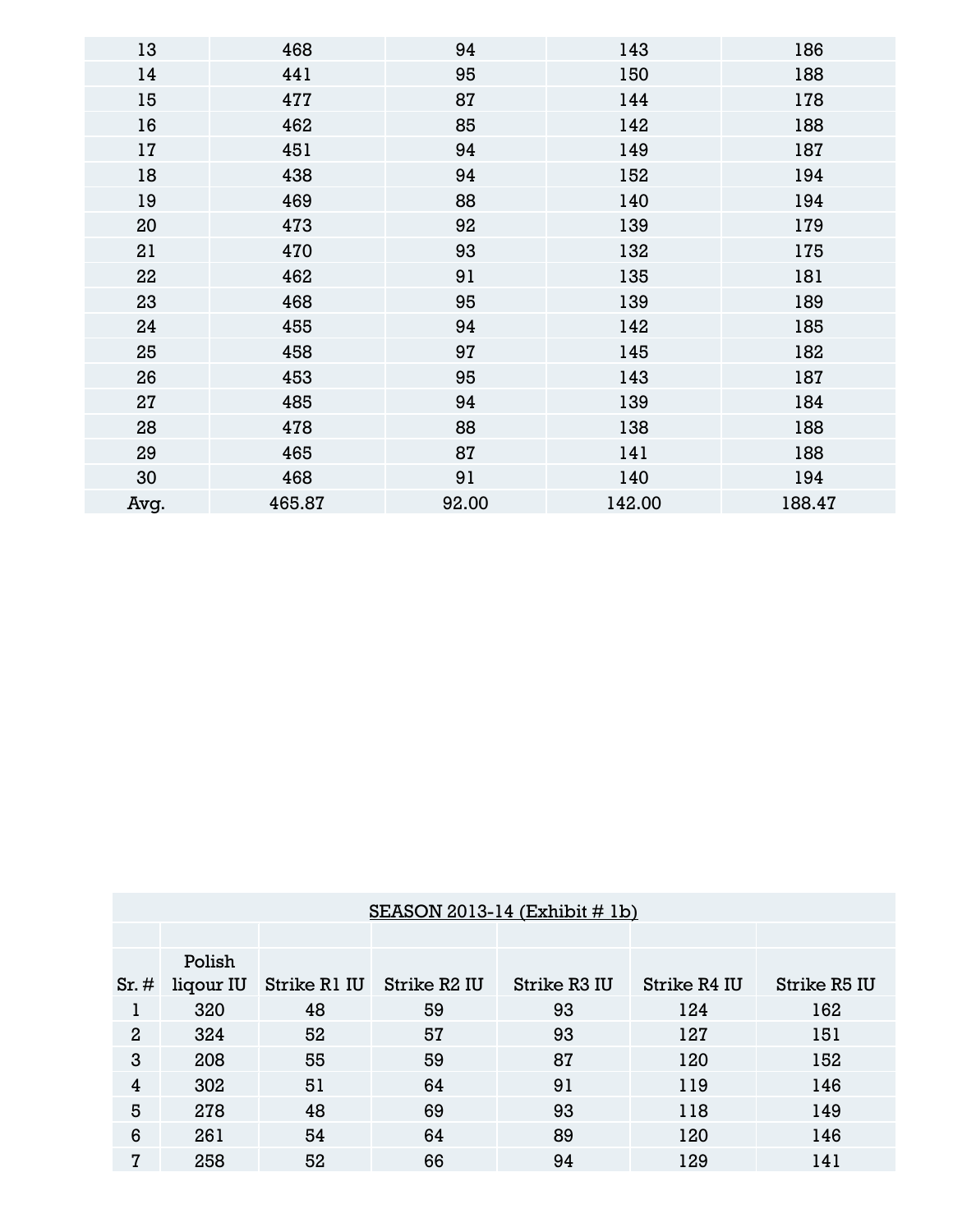| 8                | 234    | 55    | 68    | 91    | 124    | 143    |
|------------------|--------|-------|-------|-------|--------|--------|
| $\boldsymbol{9}$ | 245    | 52    | 65    | 87    | 118    | 148    |
| 10               | 220    | 49    | 61    | 84    | 124    | 149    |
| 11               | 218    | 45    | 55    | 82    | 117    | 151    |
| 12               | 209    | 42    | 58    | 89    | 121    | 149    |
| 13               | 212    | 39    | 62    | 90    | 125    | 148    |
| 14               | 234    | 41    | 60    | 91    | 117    | 152    |
| 15               | 218    | 49    | 69    | 87    | 122    | 152    |
| 16               | 204    | 50    | 64    | 84    | 121    | 157    |
| 17               | 215    | 53    | 68    | 86    | 118    | 153    |
| 18               | 203    | 51    | 72    | 89    | 114    | 154    |
| 19               | 218    | 48    | 70    | 90    | 111    | 151    |
| 20               | 232    | 42    | 72    | 94    | 117    | 154    |
| 21               | 254    | 43    | 69    | 92    | 127    | 148    |
| 22               | 281    | 50    | 71    | 95    | 125    | 152    |
| 23               | 295    | 53    | 70    | 87    | 118    | 146    |
| 24               | 212    | 51    | 69    | 86    | 121    | 145    |
| 25               | 238    | 48    | 58    | 84    | 118    | 151    |
| 26               | 221    | 47    | 65    | 91    | 124    | 152    |
| 27               | 262    | 48    | 67    | 97    | 120    | 153    |
| 28               | 268    | 52    | 62    | 95    | 120    | 150    |
| 29               | 245    | 51    | 68    | 94    | 119    | 151    |
| 30               | 251    | 51    | 69    | 97    | 115    | 145    |
| Avq.             | 244.67 | 49.00 | 65.00 | 90.07 | 120.43 | 150.03 |

| RUN OFF 3 CALCULATION (Exhibit # 2a) |         |               |                  |                |                 |  |  |  |  |
|--------------------------------------|---------|---------------|------------------|----------------|-----------------|--|--|--|--|
|                                      |         |               |                  |                |                 |  |  |  |  |
| <b>Cane Crushed</b>                  | 11000   | TCD           |                  |                |                 |  |  |  |  |
|                                      | 458.333 | Tch           |                  |                |                 |  |  |  |  |
| Purity of Refine                     |         |               |                  |                |                 |  |  |  |  |
| Sugar                                | 99.900  |               |                  |                |                 |  |  |  |  |
| A-Sugar % Cane                       | 10.500  | $\frac{0}{6}$ |                  | <b>A.SUGAR</b> | <b>Raw Melt</b> |  |  |  |  |
| Tons of A-Sugar                      | 48.125  | Ton/h         | BRIX %           | 98.000         | 62.000          |  |  |  |  |
| A-Sugar of 98                        |         |               |                  |                |                 |  |  |  |  |
| <b>Brix</b>                          | 48.125  | T/H           | POL <sub>%</sub> | 95.403         | 61.070          |  |  |  |  |
| Raw melt                             | 76.069  | T/H           | PTY.             | 97.350         | 98.500          |  |  |  |  |
|                                      |         |               |                  |                |                 |  |  |  |  |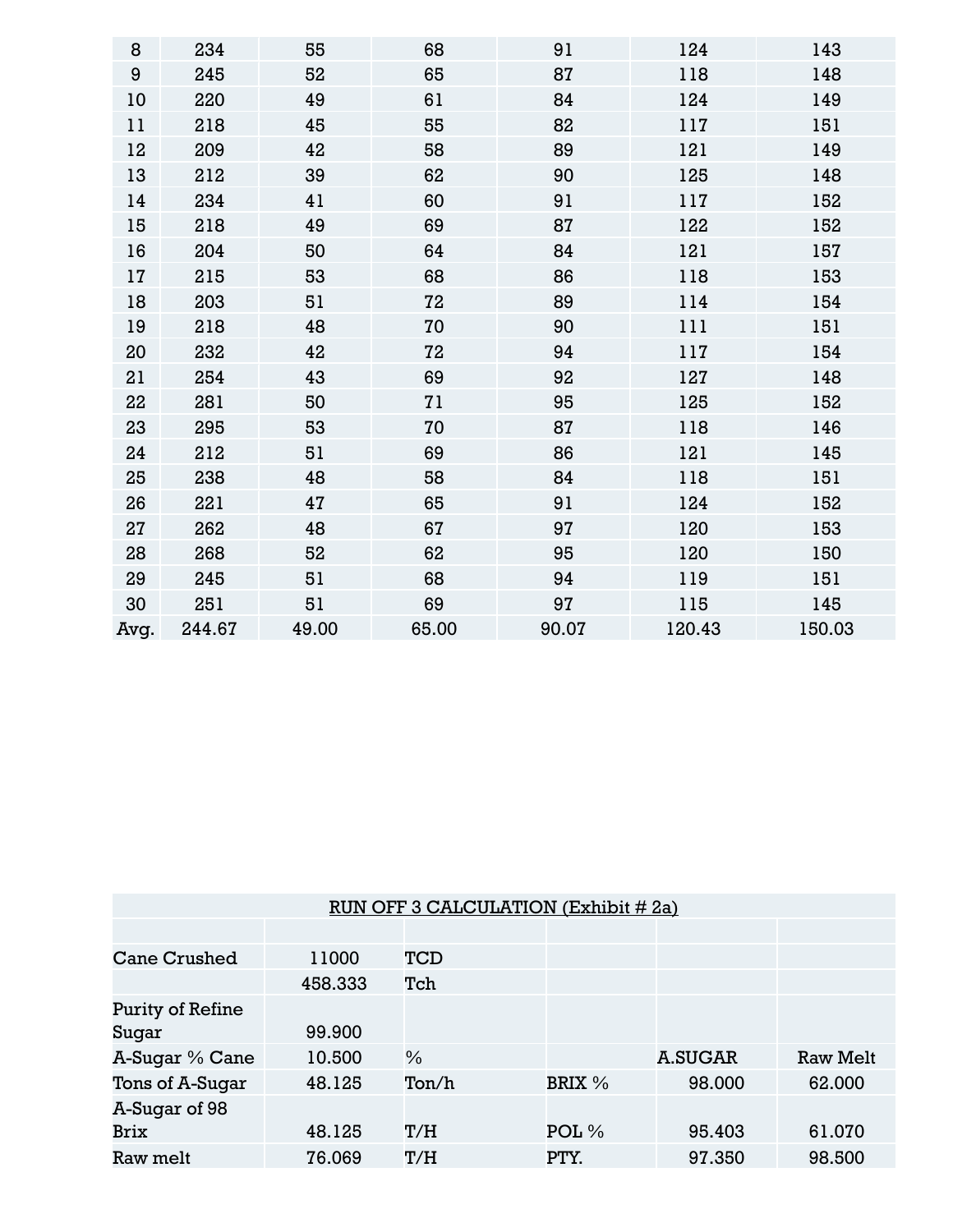| R1 - Massecuite |        |     |        |        |        |
|-----------------|--------|-----|--------|--------|--------|
|                 |        |     |        |        |        |
| Evaporation     | 21.228 | T/H |        | R1 M   | R.OI   |
| R1 - Massecuite | 54.840 | T/H | BRIX % | 86.000 | 77.000 |

RUN OFF 5 CALCULATION (Exhibit # 2b)

| R1 - Sugar                  | 23.896 | T/H  | $POL\%$          | 84.366 | 74.467 |
|-----------------------------|--------|------|------------------|--------|--------|
| <b>R.O1 Molasses</b>        | 30.944 | T/H  | PTY.             | 98.100 | 96.710 |
| R <sub>2</sub> - Massecuite |        |      |                  |        |        |
|                             |        |      |                  |        |        |
| Evaporation                 | 3.868  |      |                  | R2.M   | R.02   |
| R <sub>2</sub> - Massecuite | 27.076 | T/H  | BRIX %           | 88.000 | 78.000 |
| R2 - Sugar                  | 11.829 | T/H  | POL <sub>%</sub> | 85.360 | 73.905 |
| <b>RO2 - Molasses</b>       | 15.247 | T/H  | PTY.             | 97.000 | 94.750 |
| R <sub>3</sub> - Massecuite |        |      |                  |        |        |
| Evaporation                 | 2.033  |      |                  | R3.M   | R.03   |
| R <sub>3</sub> - Massecuite | 13.214 | T/H  | BRIX %           | 90.000 | 79.000 |
| R3 - Sugar                  | 6.050  | T/H  | POL $%$          | 85.860 | 72.364 |
| <b>RO3 - Molasses</b>       | 7.164  | T/H  | PTY.             | 95.400 | 91.600 |
| <b>Refine Sugar</b>         | 41.775 | T/H  |                  |        |        |
| Sugar % Cane                | 9.115  | $\%$ |                  |        |        |
|                             |        |      |                  |        |        |
| Refine                      |        |      |                  |        |        |
| Masssecuite                 | 95.130 |      |                  |        |        |
|                             | 20.756 | $\%$ |                  |        |        |
|                             |        |      |                  |        |        |
| <b>RO3 - Molasses</b>       | 7.164  | 172  | M.T/Day          |        |        |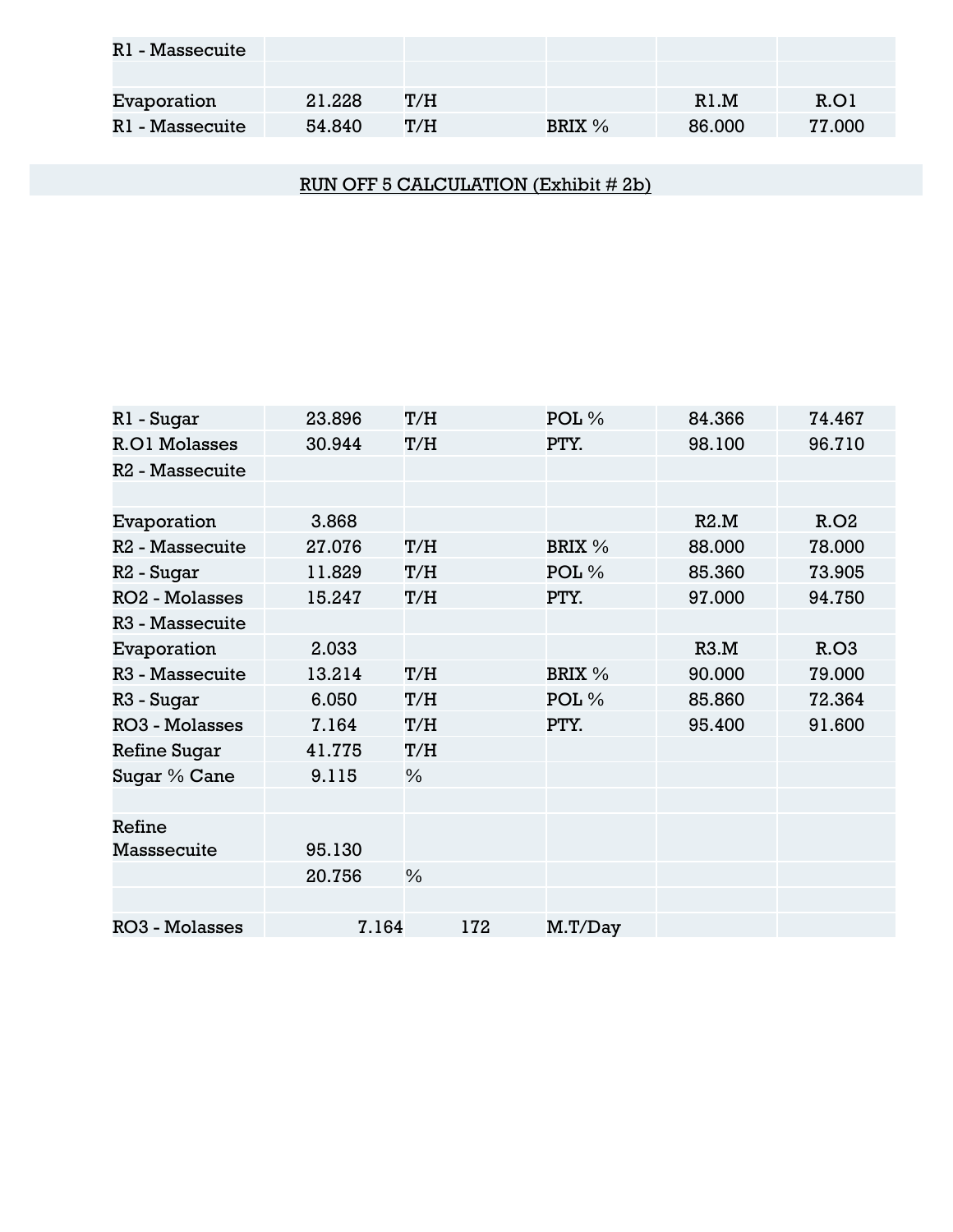| <b>Cane Crushed</b>         | 11000   | <b>TCD</b>    |                  |                |                 |
|-----------------------------|---------|---------------|------------------|----------------|-----------------|
|                             | 458.333 | Tch           |                  |                |                 |
| Purity of Refine Sugar      | 99.900  |               |                  |                |                 |
| A-Sugar % Cane              | 10.500  | $\frac{0}{0}$ |                  | <b>A.SUGAR</b> | <b>Raw Melt</b> |
| Tons of A-Sugar             | 48.125  | Ton/h         | BRIX %           | 98,000         | 62.000          |
| A-Sugar of 98 Brix          | 48.125  | T/H           | POL <sub>%</sub> | 95.403         | 61.070          |
| Raw melt                    | 76.069  | T/H           | PTY.             | 97.350         | 98.500          |
| R1 - Massecuite             |         |               |                  |                |                 |
| Evaporation                 | 21.859  | T/H           |                  | R1.M           | R.O1            |
| R1 - Massecuite             | 54.210  | T/H           | BRIX %           | 87.000         | 76.000          |
| R1 - Sugar                  | 21.684  | T/H           | POL %            | 85.347         | 73.644          |
| <b>R.O1 Molasses</b>        | 32.526  | T/H           | PTY.             | 98.100         | 96.900          |
| R <sub>2</sub> - Massecuite |         |               |                  |                |                 |
| Evaporation                 | 4.751   |               |                  | R2.M           | R.02            |
| R <sub>2</sub> - Massecuite | 27.775  | T/H           | BRIX %           | 89.000         | 77.000          |
| R <sub>2</sub> - Sugar      | 10.490  | T/H           | POL %            | 86,330         | 73.335          |
| <b>RO2 - Molasses</b>       | 17.285  | T/H           | PTY.             | 97.000         | 95.240          |
| R <sub>3</sub> - Massecuite |         |               |                  |                |                 |
| Evaporation                 | 2.497   |               |                  | R3.M           | R.03            |
| R <sub>3</sub> - Massecuite | 14.788  | T/H           | BRIX %           | 90.000         | 79.000          |
| R3 - Sugar                  | 5.333   | T/H           | $POL\%$          | 86.400         | 74.102          |
| <b>RO3 - Molasses</b>       | 9.455   | T/H           | PTY.             | 96,000         | 93.800          |
| R4 - Massecuite             |         |               |                  |                |                 |

| Evaporation     | 1.247 |     |         | R4.M   | R.O4        |
|-----------------|-------|-----|---------|--------|-------------|
|                 |       |     |         |        |             |
| R4 - Massecuite | 8.208 | T/H | BRIX %  | 91.000 | 80.000      |
|                 |       |     |         |        |             |
| R4 - Sugar      | 2.622 | T/H | POL $%$ | 86.450 | 74.160      |
|                 |       |     |         |        |             |
| RO4 - Molasses  | 5.586 | T/H | PTY.    | 95.000 | 92.700      |
|                 |       |     |         |        |             |
| R5 - Massecuite |       |     |         |        |             |
|                 |       |     |         |        |             |
| Evaporation     | 0.729 |     |         | R5.M   | <b>R.O5</b> |
|                 |       |     |         |        |             |
| R5 - Massecuite | 4.857 | T/H | BRIX %  | 92.000 | 81.000      |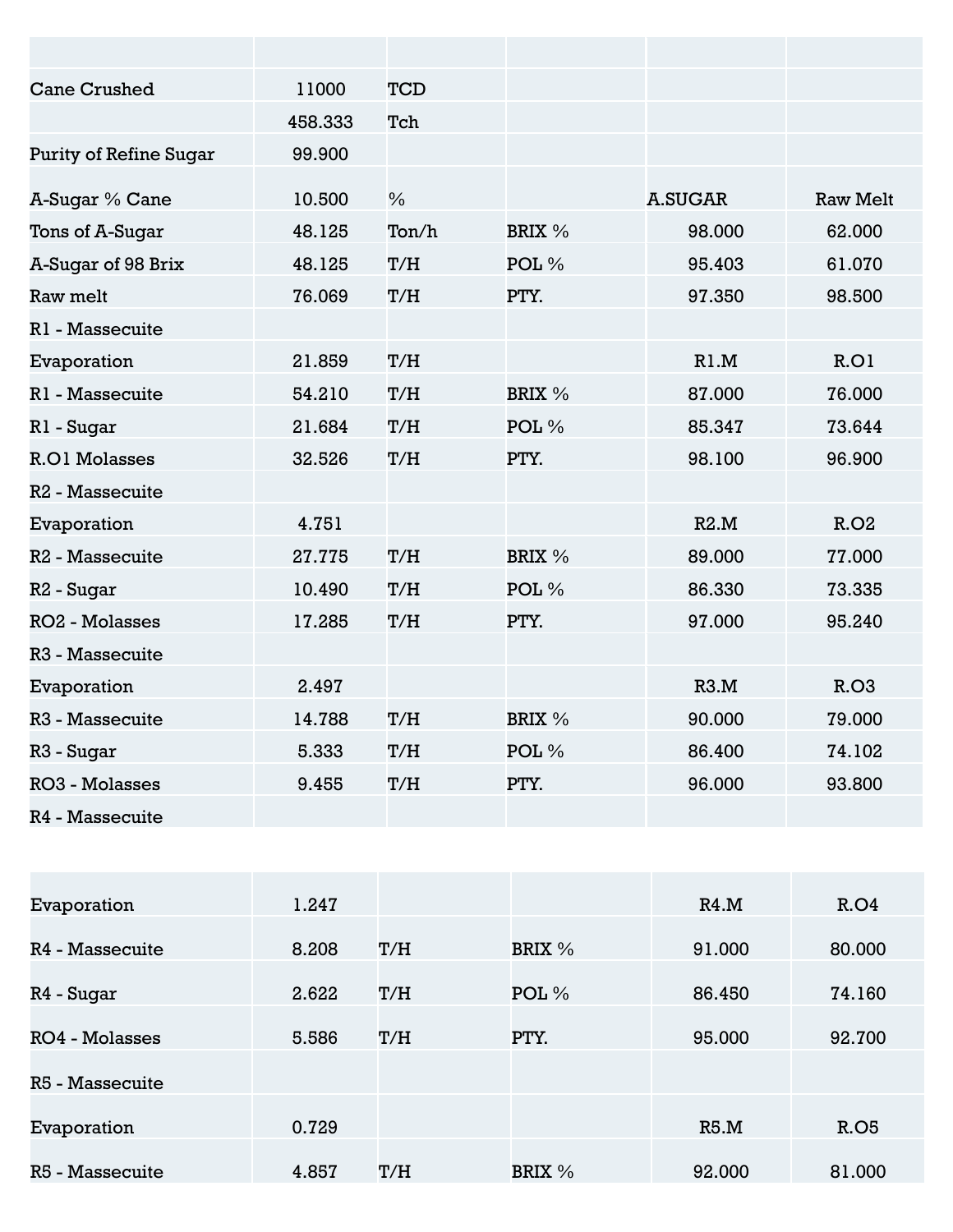| R5 - Sugar               | 1.236   | T/H           | POL %         | 86.572 | 74.617 |
|--------------------------|---------|---------------|---------------|--------|--------|
| <b>RO5 - Molasses</b>    | 3.621   | T/H           | PTY.          | 94.100 | 92.120 |
|                          |         |               |               |        |        |
| <b>Refine Massecuite</b> | 109.838 |               |               |        |        |
|                          | 23.965  |               |               |        |        |
| <b>Refine Sugar</b>      | 41.366  | T/H           |               |        |        |
| Sugar % Cane             | 9.025   | $\frac{0}{0}$ |               |        |        |
|                          |         |               |               |        |        |
| RO <sub>5</sub>          | 3.62    |               | 86.88M.T/Day. |        |        |

# **A MOLASSES CALCULATION**

|              | Cane Crushed                    |            | $\equiv$ | 11000 TCD   |                              |                   |                              |               |
|--------------|---------------------------------|------------|----------|-------------|------------------------------|-------------------|------------------------------|---------------|
|              | A Massecuite % cane             |            |          | $=$         | 24 %                         |                   |                              |               |
|              | <b>Quantity of A Massecuite</b> |            |          | $\equiv$    | 110 T/h                      |                   |                              |               |
|              | A Massecuite =                  | 110 T/h    |          |             |                              |                   | Brix = $96.00$ Pol = $77.28$ | $Pty = 80.50$ |
|              | Wash Water $=$                  | Z          |          | $\mathbf 0$ |                              | $\mathbf 0$       | $\mathbf 0$                  |               |
| A Sugar      |                                 | $\equiv$   | X        |             | Brix = $98.00$ Pol = $96.00$ |                   |                              | $Pty = 97.95$ |
| Case I:      |                                 |            |          |             |                              |                   |                              |               |
| A Heavy      |                                 | $\equiv$ . | Y.       |             | $Brix = 84.00$ $Pol = 57.20$ |                   |                              | Pty = $68.09$ |
|              | Taking over all balance         |            |          |             |                              |                   |                              |               |
|              | A Massecuite + Wash Water =     |            |          |             |                              | A Sugar + A Heavy |                              |               |
| a)           | <b>Taking Brix Balance</b>      |            |          |             |                              |                   |                              |               |
|              | $105.60 + Z$                    |            | $=$ $-$  | 0.98X       |                              | $+$ $-$           | 0.84 Y                       |               |
|              | Y                               | $\equiv$ . | 125.71   |             | <b>Service Control</b>       | 1.167X            |                              |               |
|              | a) Taking Brix Balance          |            |          |             |                              |                   |                              |               |
| $85.008 + z$ |                                 |            | $=$      | 0.96X       |                              | $+$ $-$           | 0.572 Y                      |               |
| Y            |                                 | $=$        | 148.61   |             | $\sim$                       | 1.678 X           |                              |               |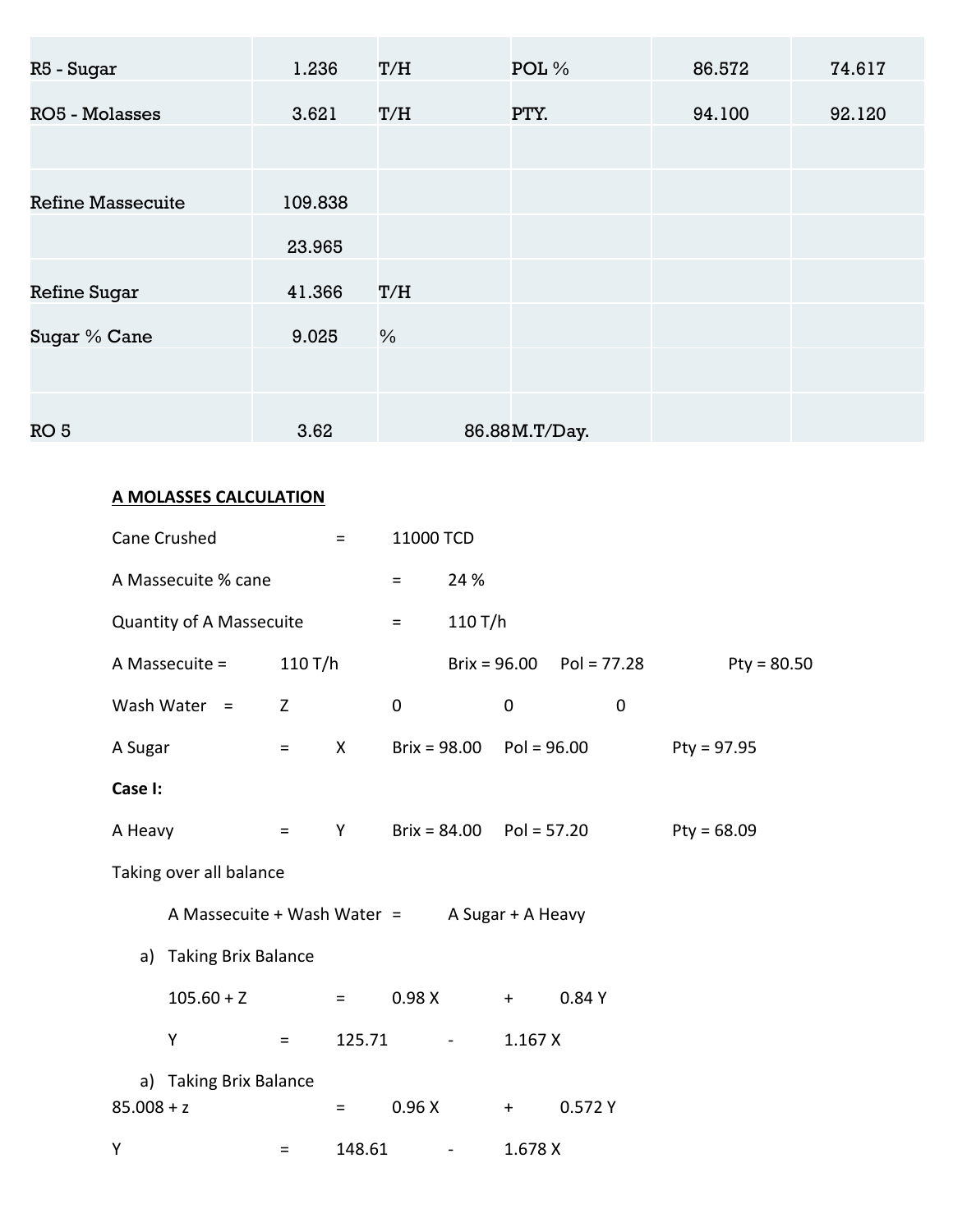|                  |                        | $125.71 - 1.167 X =$ | 148.61                   |                    | $\mathcal{L}(\mathcal{L})$ and $\mathcal{L}(\mathcal{L})$ . The $\mathcal{L}(\mathcal{L})$ | 1.678 X                  |                          |                   |               |
|------------------|------------------------|----------------------|--------------------------|--------------------|--------------------------------------------------------------------------------------------|--------------------------|--------------------------|-------------------|---------------|
|                  | X                      |                      | $\equiv$ 1000 $^{\circ}$ | 22.90/0.511        |                                                                                            |                          |                          |                   |               |
|                  | A Sugar                |                      |                          | $=$ 100 $\pm$      | 44.81 T/h                                                                                  |                          |                          |                   | $= 40.73 \%$  |
|                  | A Heavy                |                      |                          | $\equiv$ 100 $\pm$ |                                                                                            | $125.71 - 1.167$ X 44.81 |                          |                   |               |
|                  |                        |                      | $=$ $\sim$               | 73.42 T/h          |                                                                                            |                          |                          |                   |               |
|                  | Total                  |                      | and <b>E</b> show        | 118.23             |                                                                                            |                          |                          |                   |               |
|                  |                        |                      | Wash Water $=$           | 8.23 T/h           |                                                                                            |                          | $\alpha_{\rm c} = 0.000$ | 7.48 %            |               |
| Case II:         |                        |                      |                          |                    |                                                                                            |                          |                          |                   |               |
|                  |                        |                      |                          |                    | A Heavy $=$ Y Brix = 86.00 Pol = 57.20                                                     |                          |                          |                   | $Pty = 66.51$ |
|                  | a) Taking Brix Balance |                      |                          |                    |                                                                                            |                          |                          |                   |               |
| $105.60 + Z$     |                        |                      | $=$ $\sim$               | 0.98X              |                                                                                            | $+$ $+$ $-$              | 0.86Y                    |                   |               |
| Y                |                        | $\equiv$ 1000 $\pm$  |                          |                    | 122.79 -                                                                                   | 1.139X                   |                          |                   |               |
|                  | a) Taking Brix Balance |                      |                          |                    |                                                                                            |                          |                          |                   |               |
| $85.008 + z$     |                        |                      | market and               |                    | $0.96 X + 0.572 Y$                                                                         |                          |                          |                   |               |
| Υ                |                        | Ξ.                   | 148.61                   |                    | $\mathcal{L}^{\mathcal{L}}(\mathcal{L}^{\mathcal{L}}(\mathcal{L}^{\mathcal{L}}))$          | 1.678 X                  |                          |                   |               |
|                  |                        | $122.79 - 1.167 X =$ |                          |                    | 148.61 -                                                                                   | 1.678 X                  |                          |                   |               |
|                  | X                      |                      | $\equiv 1.000$           |                    | 25.82 / 0.539                                                                              |                          |                          |                   |               |
|                  | A Sugar                |                      |                          | $=$ $\sim$         | 47.90 T/h                                                                                  |                          |                          | <b>Experience</b> | 43.54 %       |
|                  | A Heavy                |                      |                          | $=$ $\sim$         |                                                                                            | 122.79 - 1.139 X 47.90   |                          |                   |               |
|                  |                        |                      | Ξ.                       | 68.23 T/h          |                                                                                            |                          |                          |                   |               |
|                  | Total                  |                      | $=$                      | 116.13             |                                                                                            |                          |                          |                   |               |
|                  |                        | Wash Water $=$       |                          | 6.13 T/h           |                                                                                            |                          | $\equiv 1.000$           | 5.57 %            |               |
| <b>Case III:</b> |                        |                      |                          |                    |                                                                                            |                          |                          |                   |               |
|                  |                        |                      |                          |                    | A Heavy $=$ Y Brix = 88.00 Pol = 57.20 Pty = 65.00                                         |                          |                          |                   |               |
|                  | a) Taking Brix Balance |                      |                          |                    |                                                                                            |                          |                          |                   |               |
| $105.60 + Z$     |                        | $=$                  | 0.98X                    |                    | $+$                                                                                        | 0.88Y                    |                          |                   |               |
| Y                |                        | $=$                  | 120                      |                    | $\bullet$ - $\bullet$ - $\bullet$ - $\bullet$ - $\bullet$                                  | 1.113X                   |                          |                   |               |
|                  | a) Taking Brix Balance |                      |                          |                    |                                                                                            |                          |                          |                   |               |